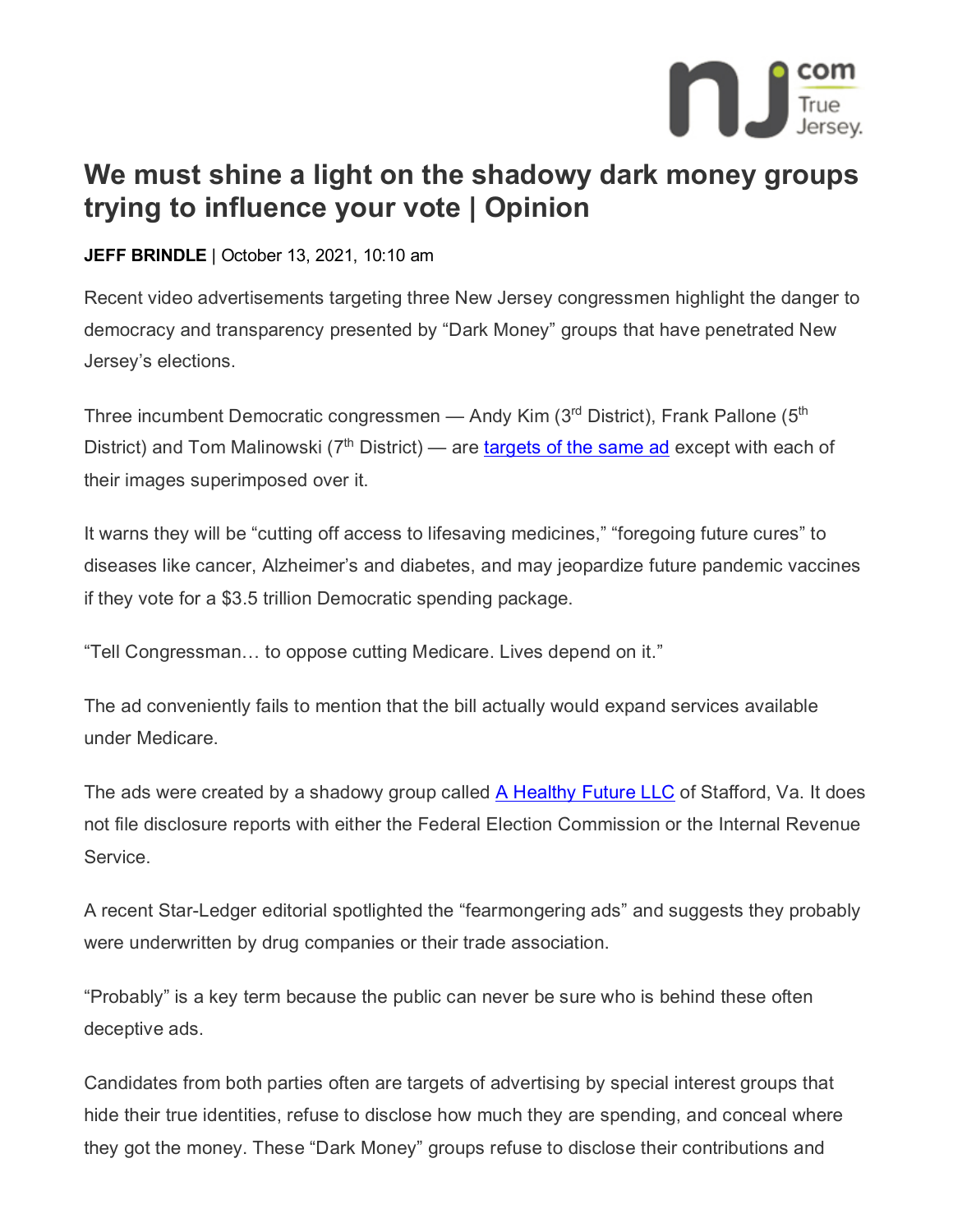expenses like candidates, parties and traditional political action committees have done for decades.

Part of the solution would be broader disclosure under campaign finance laws.

State, county and local candidates also are vulnerable to these types of ads just like federal candidates.

In either case, the voters of New Jersey are behind the eight ball when it comes to holding candidates accountable for misleading ads produced by "Dark Money" groups that either support them or attack their opponent.

How many times have we heard denials by a candidate who claims "that's an independent group that has nothing to do with my campaign."

"Dark Money" groups blur the link between them and the candidate they support.

Under current law, most of these groups are required to disclose only their expenses to ELEC. And then only if they directly urge voters to support or defeat a candidate.

Fortunately, most of the largest groups that take part in state elections voluntarily disclose their contributions. Without stronger disclosure laws, most disclosure could disappear if these groups decide to pursue a stealthier political strategy.

This seems to be happening at the federal level. More than \$1 billion spent on the 2020 federal elections — a new high — came from untraceable sources, according to [http://www.opensecrets.org/.](http://www.opensecrets.org/)

In New Jersey, the influence of these groups has soared during the past 15 years. Independent spending in state elections grew 12,495% between 2005 and 2017, according to an analysis by the New Jersey Law Enforcement Commsision (ELEC).

At the same time that "Dark Money" groups have grown in influence in New Jersey, spending by regulated, accountable state and county political parties fell about 29% between 2005 and 2017.

Since 2010, ELEC has called for and proposed legislative change that would require "Dark Money" groups engaged in independent spending to disclose their donors to enable voters to